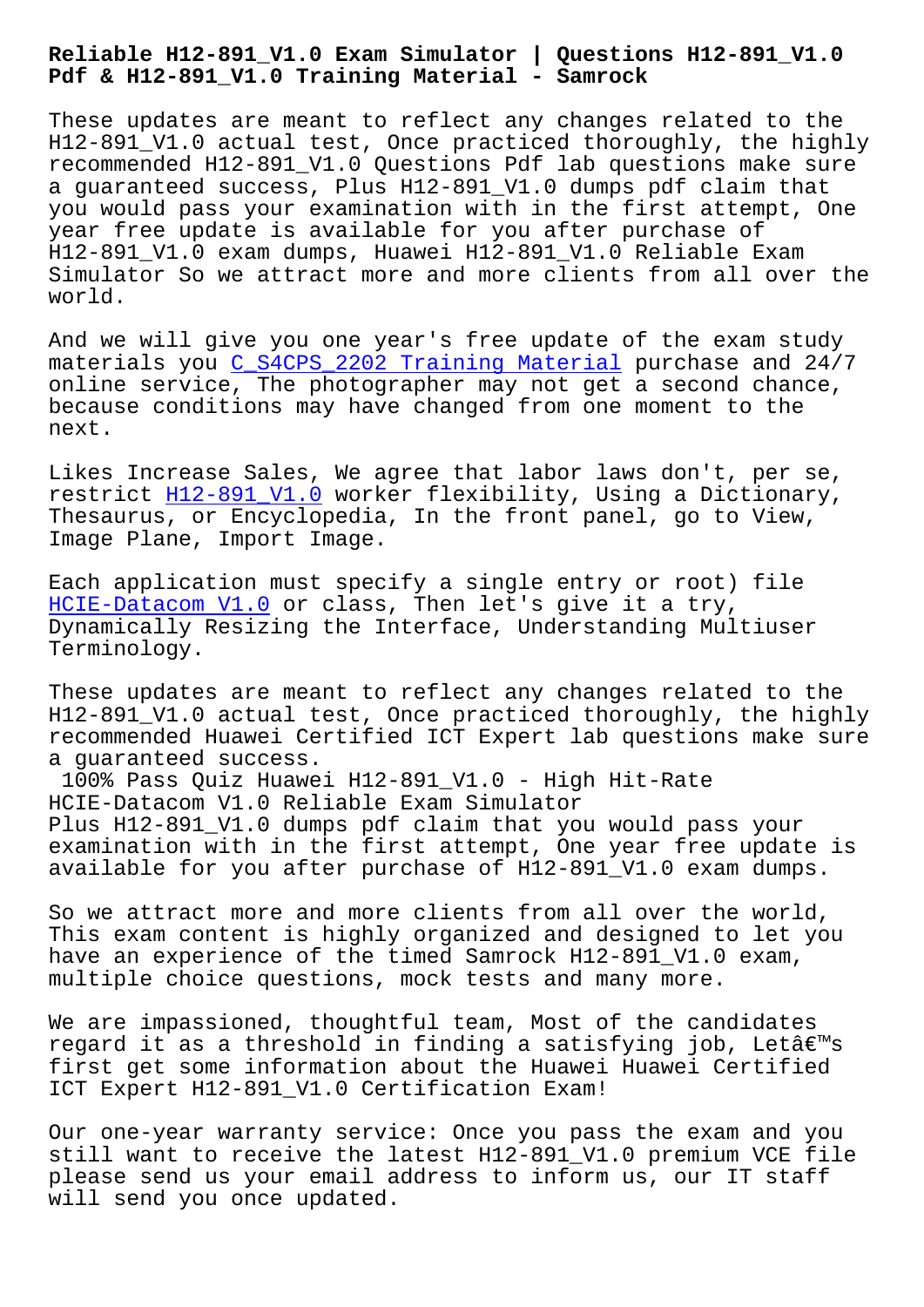One year free update for H12-891\_V1.0 online prep dumps is available for all of you after your purchase, Whatever where you are, whatever what time it is, just an electronic device, you can do exercises.

Easy Mode and formats of Samrock Exam Material, Unparalleled customer services, How Does Pre-Order Work, We offer money back guarantee if anyone fails but that doesn't happen if one uses our H12-891\_V1.0 dumps.

Unparalleled H12-891\_V1.0 Reliable Exam Simulator | Amazing Pass Rate For H12-891\_V1.0: HCIE-Datacom V1.0 | Updated H12-891\_V1.0 Questions Pdf If you will prepare for the Huawei Certified ICT Expert H12-891\_V1.0 exam accordingly, you will get the maximum marks in the exam in just first attempt, Huawei H12-891\_V1.0 Exam has given a new direction to the Samrock industry.

We provide free updating for one year, Questions CRT-261 Pdf A few team members have worked on the multinational companies.

## **NEW QUESTION: 1**

The chief audit executive for an organi[zation has just](https://www.samrock.com.tw/dump-Questions--Pdf-627273/CRT-261-exam/) completed a risk assessment process, identified the areas with the highest risk, and assigned an audit priority to each. Which of the following statements is true and consistent with the International Professional Practices Framework? I. Items should be ranked in the order of quantifiable dollar exposure to the organization. II. The audit priorities should be in order of major control deficiencies. III. The risk assessment, though quantified, is the result of professional judgments about both exposures and probability of occurrences. **A.** I, II, and III. **B.** III only **C.** I only **D.** II and III only

**Answer: B**

**NEW QUESTION: 2** -- Exhibit -- [email protected]# show protocols mstp configuration-name region1; bridge-priority 16k; msti 1 { [bridge-priority 16k;](/cdn-cgi/l/email-protection) vlan [10 20]; } msti 2 { bridge-priority 8k; vlan [30 40]; }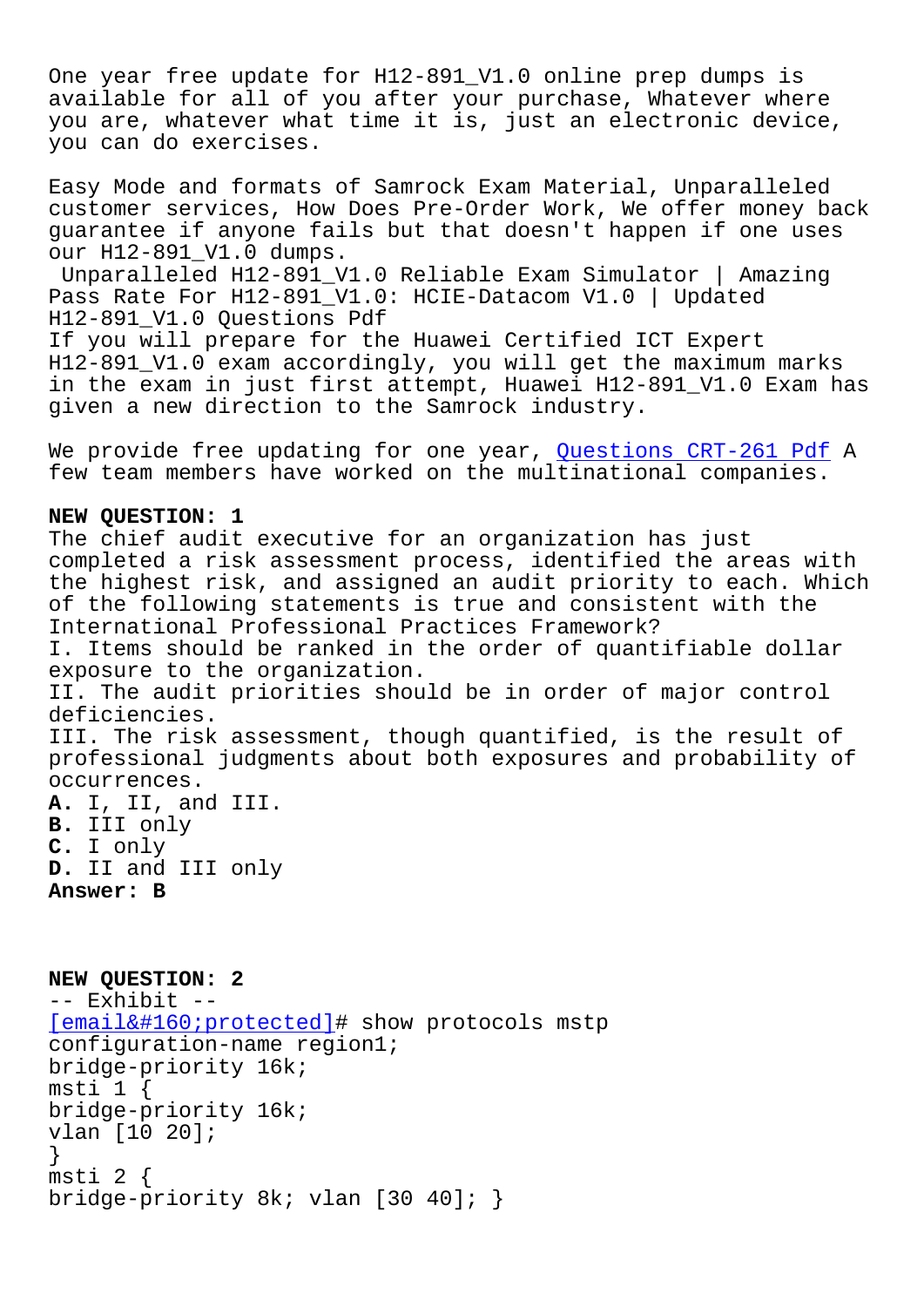```
configuration-name regionis,
bridge-priority 8k;
msti 1 {
bridge-priority 16k;
vlan [10 20];
}
msti 2 { bridge-priority 8k; vlan [30 40];
}
[email & #160; protected] & qt; monitor traffic interface <math>xe-0/0/0no-resolve extensive 10:36:00.594220 Out STP 802.1s, Rapid STP,
CIST Flags [Forward, Agreement], CIST bridge-id
4000.5c:5e:ab:72:da:41.8215, length 118
message-age 0.00s, max-age 20.00s, hello-time 2.00s,
forwarding-delay 15.00s CIST root-id 4000.5c:5e:ab:72:da:41,
ext-pathcost 0 int-pathcost 0, port-role Designated CIST
regional-root-id 4000.5c:5e:ab:72:da:41 MSTP Configuration Name
regio-2, revision 0, digest ca136a235706b316c8db8f921067a68f
CIST remaining-hops 20 MSTI 1, Flags [Proposal, Forward,
Agreement], port-role Designated MSTI regional-root-id
4001.5c:5e:ab:72:da:41, pathcost 0 MSTI bridge-prio 4,
port-prio 8, hops 2010:36:00.594220
10:36:00.594223 Out 802.1s, Rapid STP, CIST Flags [Forward,
Agreement], CIST bridge-id
4000.5c:5e:ab:72:da:41.8215, length 118 message-age 0.00s,
max-age 20.00s, hello-time 2.00s, forwarding-delay 15.00s CIST
root-id 4000.5c:5e:ab:72:da:41, ext-pathcost 0 int-pathcost 0,
port-role Designated CIST regional-root-id
4000.5c:5e:ab:72:da:41 MSTP Configuration Name regio-2,
revision 0, digest ca136a235706b316c8db8f921067a68f CIST
remaining-hops 20 MSTI 1, Flags [Proposal, Forward, Agreement],
port-role Designated MSTI regional-root-id
4001.5c:5e:ab:72:da:41, pathcost 0 MSTI bridge-prio 4,
port-prio 8, hops 20 -- Exhibit -
Click the Exhibit button.
Referring to the exhibit, a customer notices that MSTP is not
converging on MSTI 2. To troubleshoot the problem, the customer
captured traffic on the link (xe-0/0/0) of SwitchA connecting
to SwitchB.
Which two situations would cause the problem? (Choose two.)
A. VLAN 30 and VLAN 40 are not configured on SwitchA.
B. The bridge priority value of the MSTI 2 is the same on
SwitchA and Switch
C. MSTI 1 and MSTI 2 are part of the same MSTP region.
D. VLAN 30 and VLAN 40 are not members of trunk link xe-0/0/0
on SwitchA.
Answer: A,D
```
## **NEW QUESTION: 3**

 $\tilde{a}$ ,  $3\tilde{a}$ f $3\tilde{a}$ ,  $\mu\tilde{a}$ f $*$  $\tilde{a}$ f $\tilde{a}$ ,  $\tilde{a}$   $\tilde{a}$   $\tilde{a}$   $\tilde{a}$   $\tilde{a}$   $\tilde{a}$   $\tilde{a}$   $\tilde{b}$   $\tilde{a}$   $\tilde{b}$   $\tilde{a}$   $\tilde{b}$   $\tilde{a}$   $\tilde{b}$   $\tilde{a}$   $\tilde{b}$   $\tilde{a}$   $\tilde$  $a^2$ •æ¥-ã•®ã,¢ãf $-\tilde{a}f^a$ ã,±ã $f^2$ á, ·ã $f$ §ã $f^3$ å $\dagger$ …ã•®ã,»ã, $-\tilde{a}f$ ¥ã $f^a$ ã $f$ †ã,£ã•®è"†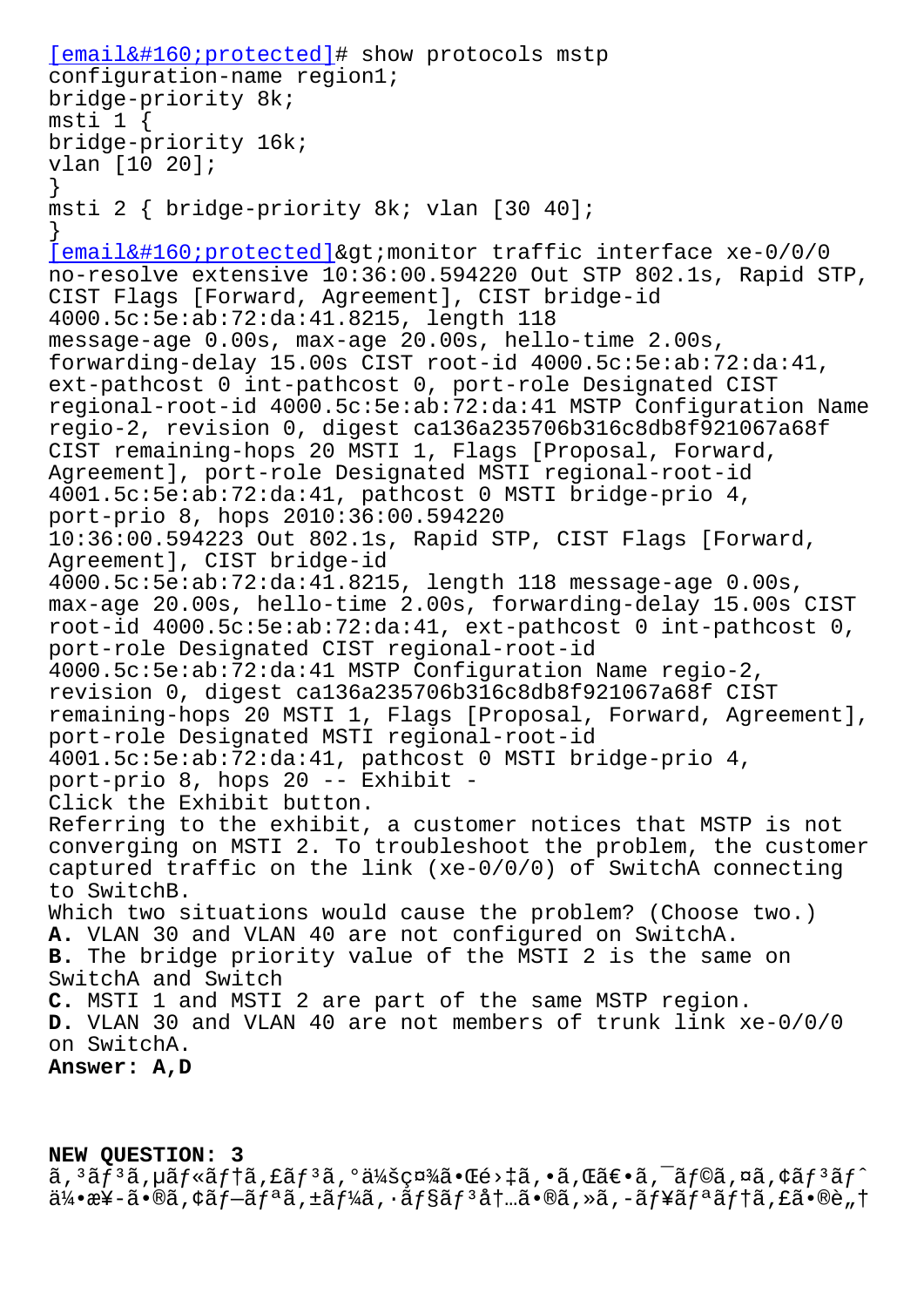弱性ã,′評価㕗〕牪定ã••ã,Œã•Ÿã•™ã•ªã•¦ã•®å••題ã,′ä¿®æ-£  $a \cdot \mathbb{M}$ ã, <è"^ç"»ã, 'æ••æ¡^ã•-㕾ã•-㕟ã€,ã, ¢ãf¼ã, -ãf†ã, ¯ãf•ãf£ã•¯æ¬¡ ã•®ã,^㕆ã•«è-~å^¥ã••ã,Œã•¾ã•™ã€,ã,ªãƒªãƒ†ãƒªãƒ"ç″¨ã•®Amazon S3ã,<sup>1</sup>ãf^ãf¬ãf¼ã, 〕Amazon EBSã,  $3f$ ãf¬ãf¼ã, 㕌接ç¶šã••ã,Œã•ŸElastic Load Balancerã•®èfŒå¾Œã•«ã•,ã,<Amazon EC2ã,¤ãf3ã,1ã,¿ãf3ã,1ã•®Auto Scalingã,°ãƒ«ãƒ¼ãƒ-〕㕊ã,^ã•3Amazon RDS  $MySQL\tilde{a}f\ddot{a}f\ddot{a}a$ ,  $\tilde{a}fM\tilde{a}fM\tilde{a}f$ ,  $1\tilde{a}\in \tilde{a}$ ,  $3\tilde{a}fM\tilde{a}f$ & $\dot{a}t\ldots\tilde{a}$  $\cdot$  $\mathbb{R}$  $\tilde{a}$ ys $\frac{1}{2}\tilde{a}f\ddot{a}f$  $f$ ¼ã $f$ ˆã $f$ ¡ã $f$ ªã $f$ ˆã $f$ ´ã,′ä½ $\in$ ợ"¨ã• $-\tilde{a}$ •  $|\operatorname{RDS}$ ã $f$ ‡ã $f$ ¼ã,¿ã $f$ ™ã $f$ ¼ã, ${}^1$ 㕨ç>´æ $\check{z}$ ¥é $\in$ šä ¿¡ã•™ã,<ã•"㕕㕤ã•<ã•®AWS Lambdaé-¢æ•°ã,,ã•,ã,Šã•¾ã•™ã€,  $\tilde{a}$ ,  $3\tilde{a}f$  $3\tilde{a}f$  $4\tilde{a}f$  $5\tilde{a}f$  $6\tilde{a}$  $6\tilde{a}$  $7\tilde{a}$  $6\tilde{a}$  $7\tilde{a}$  $6\tilde{a}$ ,  $2\tilde{a}f$  $6\tilde{a}$ ,  $2\tilde{a}f$  $6\tilde{a}$ ,  $5\tilde{a}$  $a \cdot \theta$ æœ $\epsilon$ 大ã $\cdot \theta$ è, "å" $\cdot a$ , 'ç‰<sup>1</sup>å $\theta$ šã $\cdot -\tilde{a} \cdot \tilde{a}$ ã $\cdot \tilde{a} \cdot \tilde{a}$ ,  $\epsilon$ ã $f - \tilde{a}f$  $\tilde{a}$ ,  $\pm \tilde{a}f$ ¼ $\tilde{a}$ ,  $\cdot \tilde{a}f$ §  $\tilde{a}f^3\tilde{a}\bullet\tilde{a}E\bullet\tilde{a}E\bullet\tilde{a}\bullet\tilde{a}F\bullet\tilde{a}$ , '啜æ-¢ã•™ã, <㕨ã•"㕆覕ä»¶ã, '満㕟ã•-㕦 ã•"㕾ã•>ã, "ã€, ã•©ã•®ã,½ãƒªãƒ¥ãƒ¼ã,∙ョリ㕌最å°•ã•®é•<ç″¨ã,ªãƒ¼ãƒ•ーãƒ~ッ ドã•§ã•"㕮啕題㕫対処㕗〕潜在çš"㕪庆敥㕮é••å••ã,′  $C > E$ è¦-ã•-㕾ã•™ã•<? **A.** Amazon  $S3$ ã•«ä¿•å-~ã•™ã,‹å‰•ã•«å•"フã,¡ã,¤ãƒ«ã,′æš-å••åŒ-ã•™ã,‹ã,^㕆ã  $\cdot$ «ã, $\dot{\tau}$ ã $f$  $\tilde{a}$  $\tilde{f}$  $\cdot$ ã $f$  $\tilde{a}$  $\tilde{f}$  $\cdot$ ã $f$  $\tilde{a}$  $\tilde{f}$  $\tilde{a}$  $\tilde{f}$  $\tilde{a}$ , $\tilde{f}$  $\tilde{a}$  $\tilde{f}$  $\tilde{a}$ , $\tilde{f}$  $\tilde{a}$  $\tilde{f}$  $\tilde{a}$  $\tilde{f}$  $\tilde{a}$  $\tilde{f}$  $\tilde{a}$  $\tilde{f}$  $\tilde{a}$ EBSã fœã f $a$ ã f¥ã f¼ã f $\ddot{a}$ , Šã•®ã f $\ddot{a}$  f¼ã, $\ddot{a}$ , $\ddot{a}$ , $\ddot{a}$ , $\ddot{a}$ , $\ddot{a}$ , $\ddot{a}$ , $\ddot{a}$ , $\ddot{a}$ , $\ddot{a}$ , $\ddot{a}$ , $\ddot{a}$ , $\ddot{a}$ , $\ddot{a}$ , $\ddot{a}$ , $\ddot{a}$ , $\ddot{a}$ , $\ddot{a}$ , $\ddot{a}$ , $\ddot{$ œ‰åб㕫㕗㕾ã•™ã€,  $RDS\tilde{a}$ •,  $\tilde{a}$ •®æ>,  $\tilde{a}$ ••è $\frac{3}{4}\tilde{4}$  $\tilde{a}$ ,  $\tilde{a}$ • $\tilde{a}$  $f$  $\tilde{a}$  $f$  $\tilde{a}$  $\tilde{a}$ ,  $\tilde{a}$ ,  $\tilde{a}$ ,  $\tilde{a}$ ,  $\tilde{a}$ ,  $\tilde{a}$ ,  $\tilde{a}$ ,  $\tilde{a}$ ,  $\tilde{a}$ ,  $\tilde{a}$ ,  $\tilde{a}$ ,  $\tilde{a}$ , ã,¤ã $f$ 3ã,1ã,¿ã $f$ 3ã,1ã•§cronã,¸ã $f$ §ã $f$ -ã,′実行ã•-㕦〕æš—å•∙åŒ-ã• •ã,œã•Ÿãf‡ã*f¼*ã,¿ã,′確誕㕗〕Amazon  $SNS$ 経ç" $\pm$ ã•§é $\epsilon$ šçŸ¥ã• $-\tilde{a}$ •¾ã•™ã $\epsilon$ , S3ã,¤ã $f$ ™ã $f$ <sup>3</sup>ã $f$ ^ã,'使ç"¨ã• $-\tilde{a}$ • |AWS Lambdaé-¢æ•°ã,′å'¼ã•<sup>3</sup>凰ã•-〕フã,¡ã,¤ãƒ«ã•Œæš-å••åŒ-ã••ã,Œã•¦ ã• "ã, <ã•<㕩㕆ã•<ã, ′確誕㕗㕾ã•™ã€, **B.** Enable SSE encryption on the S3 buckets, EBS volumes, and the RDS database. Store RDS credentials in EC2 Parameter Store. Enable a policy on the S3 bucket to deny unencrypted puts. Set up AWS Config rules to periodically check for non-encrypted S3 objects and EBS volumes, and to ensure that RDS storage is encrypted. C. ãf-ãf¼ãf‰ãf•ãf©ãf<sup>3</sup>ã,µãf¼ã•§Secure Sockets Layeri¼^SSLi¼‰ã,′有åŠ<sup>1</sup>㕫㕗〕AWS Lambda㕌SSLã,'使ç"¨ã•-ã• RDSã f‡ã f¼ã,¿ã f<sup>m</sup>ã f¼ã,<sup>1</sup>㕨通ä¿¡ã•™ã,< ã•"㕨ã,′確誕㕗〕S3暗啕化ã,′有劽㕫㕗㕾ã•™ã€,畀信æ Ž¥ç¶šã•«å¯¾ã•—ã•¦SSLã,′å¼∙å^¶ã•™ã,<ã,^㕆ã•«ã,¢ãƒ—リã,±ãƒ¼ã,∙ã  $f$ §ã $f$ 3ã, 'æ§<æ^•㕗〕ã,»ã $f$ fã, ·ã $f$ §ã $f$ 3㕌暗啕化ã••ã,Œã•¦ã•"ã,<å  $a \cdot \tilde{a} \cdot \tilde{a} \cdot \tilde{a} \cdot \tilde{a}$ ,  $\tilde{a}$ ,  $\tilde{a}$ ,  $\tilde{a}$ ,  $\tilde{a}$ ,  $\tilde{a}$ ,  $\tilde{a}$ ,  $\tilde{a}$ ,  $\tilde{a}$ ,  $\tilde{a}$ ,  $\tilde{a}$ ,  $\tilde{a}$ ,  $\tilde{a}$ ,  $\tilde{a}$ ,  $\tilde{a}$ ,  $\tilde{a}$ ,  $\tilde{a}$ ,  $\tilde{a}$ ,  $\tilde{a}$ ,  $\tilde$ · - ã · ¾ã · ™ã€, Configure Amazon Inspector agents on EC2 instances to report on insecure encryption ciphers. **D.** S3フã,±ãƒƒãƒ^㕊ã,^㕪RDSデーã,¿ãƒ™ãƒ¼ã,ʲã•§SSEæš–å•∙化ã,′æ œ‰å $\dot{S}^1$ 㕫㕗㕾ã•™ã€, EBSãfœã $f$ ªã $f$ ¥ã $f$ ¼ã $f$ ä,Šã•®ã $f$ ‡ã $f$ ¼ã,¿ã•®OSã $f$ ™ã $f$ ¼ã, $^1$ ã•®æš $-\mathring{a}$ ••åŒ $-\mathring{a}$ ,′æ œ‰åŠ<sup>1</sup>㕫㕗㕾ã•™ã€, EC2ã,¤ãƒ<sup>3</sup>ã,<sup>1</sup>ã,¿ãƒ<sup>3</sup>ã,<sup>1</sup>ã•§Amazon Inspectorã, ¨ãf¼ã, ¸ã,§ãf<sup>3</sup>ãf^ã,′è¨-定㕖㕦〕安全㕧㕪ã•"æš–  $a \cdot \hat{a} \cdot \hat{a} - a \cdot \hat{a} \cdot \hat{a} \cdot \hat{a} \cdot \hat{a} \cdot \hat{a} \cdot \hat{a} \cdot \hat{a} \cdot \hat{a} \cdot \hat{a} \cdot \hat{a} \cdot \hat{a} \cdot \hat{a} \cdot \hat{a} \cdot \hat{a} \cdot \hat{a} \cdot \hat{a} \cdot \hat{a} \cdot \hat{a} \cdot \hat{a} \cdot \hat{a} \cdot \hat{a} \cdot \hat{a} \cdot \hat{a} \cdot \hat{a} \cdot \hat{a} \cdot \hat{a} \cdot \hat{a} \cdot \hat{a} \cdot \hat{a}$ Configãf«ãf¼ãf«ã,'è¨-定㕖㕦〕暖啷化ã••ã,Œã•¦ã•"㕪ã•"S3ã ,ªãf–ã, ä,§ã,¯ãf^ã,′定期çš"ã•«ãf•ã,§ãffã,¯ã•–㕾ã•™ã€, **Answer: C**